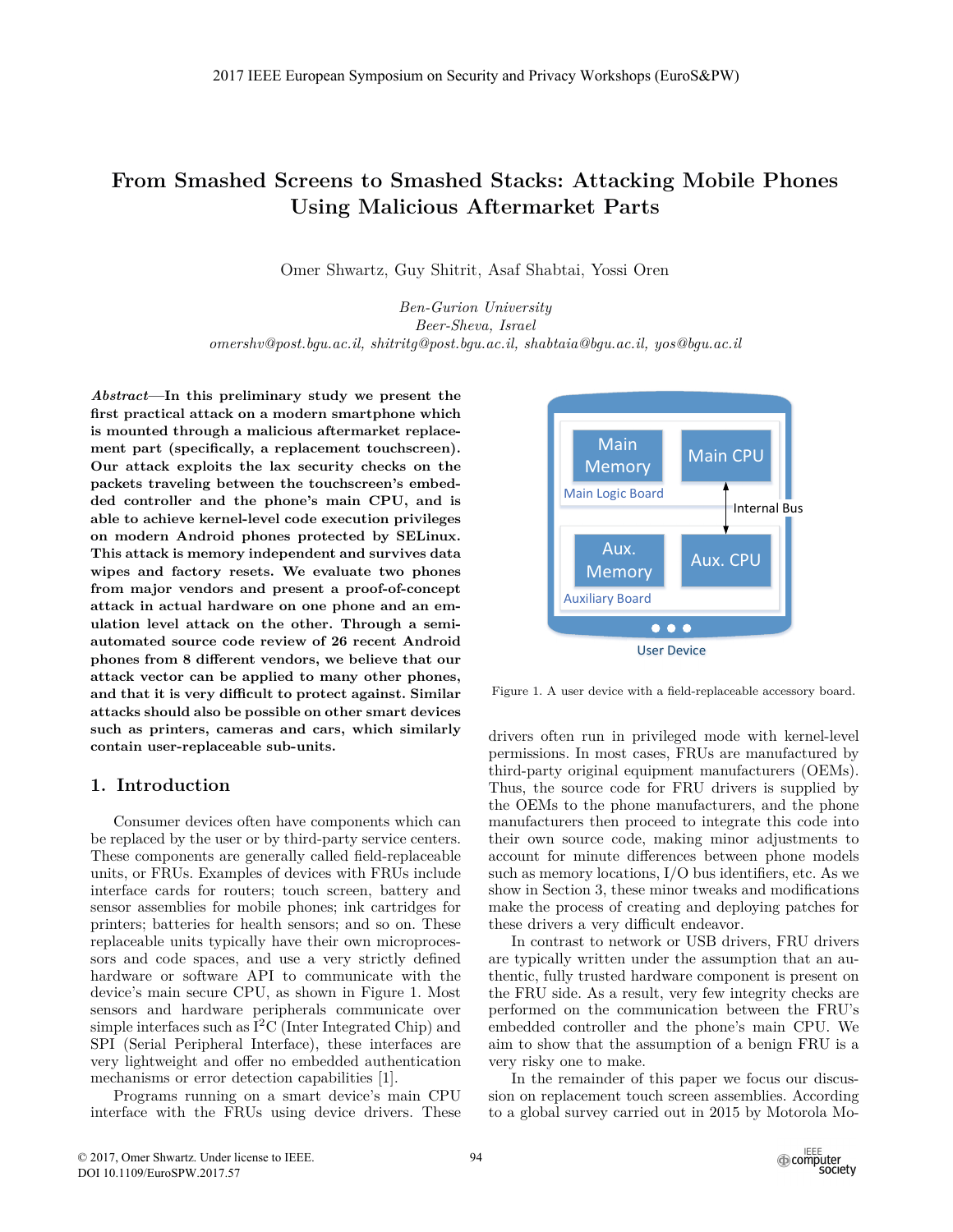bility, around 21% of global smartphone users currently have a cracked or shattered phone screen [2]. Assuming a very conservative estimate of two billion smartphones in the world, this means there are more than 400 million phones worldwide with a cracked screen. For comparison, the Mariposa botnet, which was the largest ever recorded, consisted of about 10 million computers [3]. While some users replace their phone screens using authentic hardware at the original vendors' laboratories, most touchscreen replacements are performed in thirdparty repair shops. These repair shops often use the cheapest possible screens and thus often provide, knowingly or unknowingly, counterfeit or unbranded subunits. As recently shown by UL [4], a large proportion of presumably authentic replacement hardware purchased on third-party marketplaces such as Amazon or eBay is counterfeit.

In our attack model, we assume that a user has replaced her phone's touchscreen with a counterfeit, malicious component. Such component may include tampered firmware or an embedded malicious IC. Quite trivially, this exposes the user to the risk of key-logging or malicious impersonation. However, as we show in this paper, this counterfeit component can also abuse the CPU-FRU communication bus and achieve kernel-level code execution privileges on the phone.

Our contributions are as follows: we show a proof-ofconcept of a physical environment with stock firmware being coerced into running code from an arbitrary memory address; we also show an end-to-end attack in a physical environment with modified software allowing an app to gain root privileges and disable security measures; and we present an analysis highlighting the difficulty in protecting today's devices.

## **2. The Attack**

The objective of our attack was to cause a stock phone running unmodified software to execute arbitrary code by sending malicious inputs through its touchscreen interface. Our initial analysis used a high-end Android phone currently on sale by a major US vendor<sup>1</sup>.

### **2.1. Attack Setup**

Our attack setup consists of two parts, a software assisted environment where a full end-to-end attack is shown and a pure physical setup where a preliminary attack is achieved.

**2.1.1. Software Assisted Environment.** For the software-assisted hardware proof-of-concept, we used normal production configuration used in the stock firmware present on the device, based on Android 6.0.1.



Figure 2. Exposing the mobile phone's touchscreen interface. Inset: wires soldered onto the touch controller communication connection.

We then modified the kernel so that it includes overloaded functions that replace the communication API between the touchscreen driver and the touchscreen. These functions allow intercepting and injecting of packets in the scope of the driver-touchscreen interface. No other parts of the kernel were modified, allowing us to mimic a tampered touchscreen module with minimal kernel modifications. This setup was then tested both in emulation and on the actual phone hardware.

**2.1.2. Pure Physical setup.** For the full hardware proof-of-concept, an identical phone running stock firmware was disassembled, and the touchscreen controller communication bus was made accessible, as shown in Figure 2. A programmable microcontroller was then placed on the communication bus between the touchscreen and the CPU, allowing custom-crafted responses to be sent to the CPU.

### **2.2. Preliminary Results**

Using our software-assisted hardware setup, we were able to cause several driver software faults which introduced a critical vulnerability into the Android kernel. The vulnerability discovered was exploited using a Return Oriented Programming (ROP) chain (Fig. 3) designed for the ARM64 architecture. This exploitation chain was used to cause a second vulnerability in a userfacing interface. The next step in the attack involved launching an auxiliary user-mode app with no special permissions. This app was capable of continuing the attack by exploiting the new vulnerability via a system call

<sup>1.</sup> The phone's vendor and model, as well as full details on the chain of compromises we used to attack it, will be disclosed after the conclusion of a responsible disclosure process.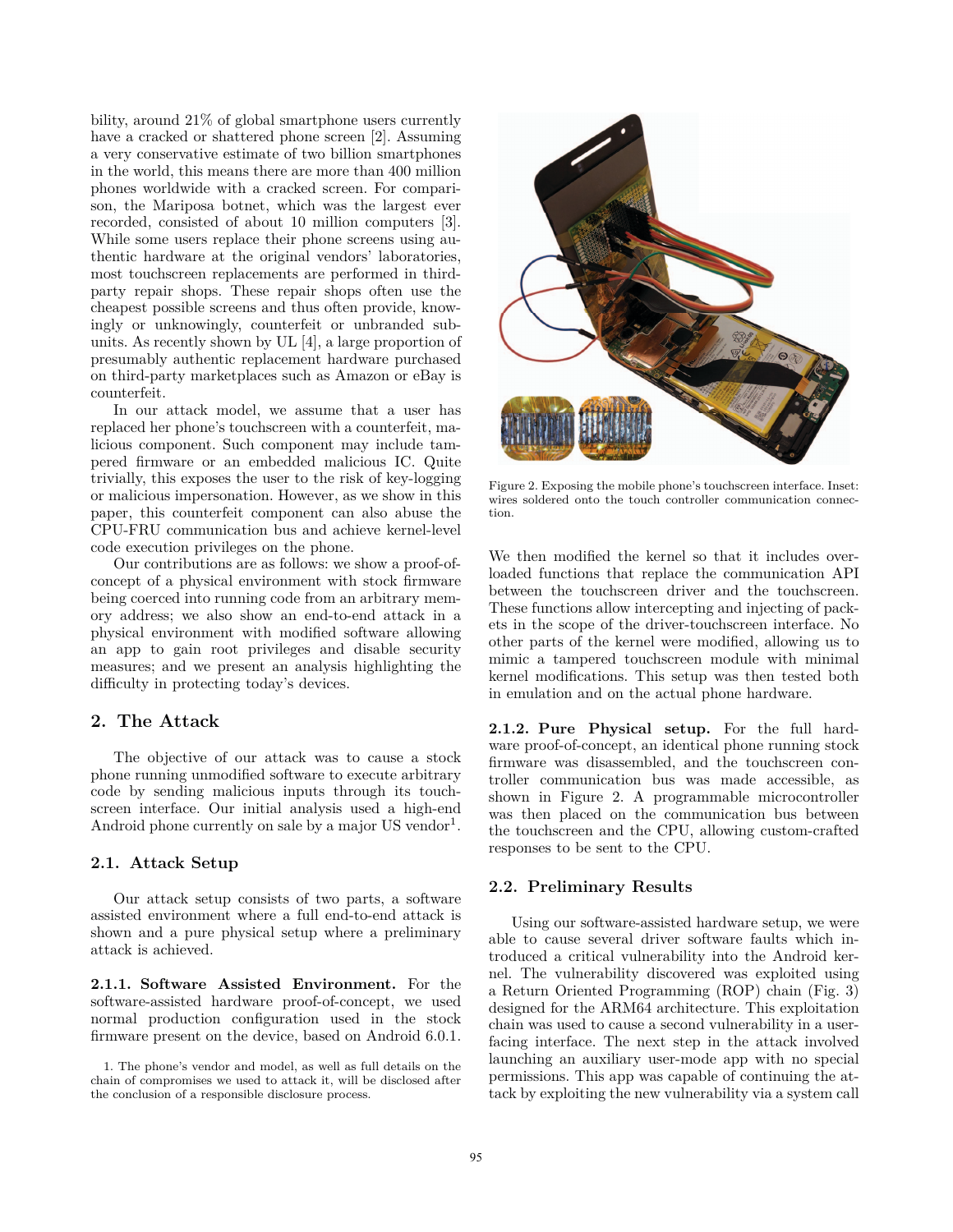

Figure 3. Depiction of the ROP chain resulting in modification of kernel write-protected memory. Gadgets one, two, and three load predefined memory addresses and values from the stack and result in a function call to mem\_text\_write\_kernel\_word(), a function that writes over protected kernel memory.

that is normally benign, with the end result of gaining root privileges while disabling the SELinux protection mechanism. Note that our attack model, which assumes a compromised touchscreen, explicitly allows the attacker to perform unauthenticated actions on behalf of the user.

Using our full hardware-based setup, it was possible to send the custom crafted corrupted data during the boot process while injecting data that exploits two vulnerabilities within the device driver. This caused a kernel thread to execute an arbitrary memory address and crash.

# **3. Driver and Peripheral Diversity in the Android Mobile Phone Landscape**

Since our attack used a combination of first-party and OEM code, we were interested in testing the specificity of these vulnerabilities to specific phone models. In order to investigate this question systematically, we produced a driver-level inventory of several popular handsets, and observed the diversity of today's peripheral landscape.

As a consequence of the open-source public license used for Android and for some of its subcomponents, phone vendors are required to release the source code for various Android phones they produce. We downloaded and reviewed the source code of 26 recent Android phones from eight vendors and mapped the features and drivers employed by the devices. This allowed us to observe the diversity and uniqueness of the drivers used as well as assess the difficulty in auditing and maintaining their security. For each phone, the most recent version of the kernel source code was downloaded from the manufacturers website. The default configuration was located and loaded into a script based on kconfiglib.py [5] and the functional drivers were listed.

The actions above allowed us to determine the vendors of the drivers and compare drivers across phones in the purpose of finding identical versions. As shown in

| Phone model             | Touch-              | NFC                         | Charger                       | Battery                    | Wire-                         |
|-------------------------|---------------------|-----------------------------|-------------------------------|----------------------------|-------------------------------|
|                         | screen              |                             | IC                            |                            | less                          |
|                         |                     |                             |                               |                            | Charger                       |
| HTC Desire 626          | Syn, 1,             | $NXP_n1$                    | $Sum-1$                       | Max <sub>1</sub> 1         |                               |
|                         | Atm <sub>t</sub> 1  |                             |                               |                            |                               |
| HTC One A9              | Svn <sub>t</sub> 2  | $NXP_n2$                    | $Sum_c2$                      | HTC <sub>k</sub> 1         |                               |
| HTC One M9+             | Svn, 3              | $NXP_n3$                    | Sum.3                         | HTC <sub>k</sub> 2         |                               |
|                         | $Max_t 1$           |                             |                               |                            |                               |
| Huawei Honor 5X         | Syn <sub>t</sub> 4  | $NXP_n4$                    | Hua <sub>c</sub> 1            | TI <sub>h</sub> 1          |                               |
| Huawei Nexus 6P         | Svn <sub>4</sub> 5  | $*_{\text{NXP}_n 5}$        | Qua <sub>n</sub> 1            | Qua <sub>l</sub> 1         | -                             |
| Lenovo K3 Note          | $Med_t1$            |                             | $\overline{\text{Med}_c1}$    | Med <sub>b</sub> 1         |                               |
| Lenovo K5 Note          | $Med_t2$            | Qua <sub>n</sub> 1          | Sum <sub>c</sub> 4            | Med <sub>b</sub> 2         | $\overline{\phantom{0}}$      |
| Lenovo Vibe K4 Note     | $Med_t3$            | $Med_n1$                    | $Tex_{c}1$                    | $\overline{\text{Med}_b3}$ |                               |
| LG Nexus 4 E960         | $Syn_t6$            | $\operatorname{Bro}_n 1$    | Int <sub>c</sub> 1            | TI <sub>h</sub> 2          | $\overline{\mathrm{TI}_{w}1}$ |
| LG Nexus 5              | $Syn_t 7$           | $\overline{\text{Bro}}_n 2$ | Sum <sub>c</sub> 5            | TI <sub>b</sub> 3          | $\overline{\text{TI}_{w}2}$   |
| LG <sub>G3</sub>        | Atm <sub>t</sub> 2  | $NXP_n6$                    | Sum <sub>c</sub> 6            | $*TI_b4,$                  | $\overline{\text{TI}_{w}3}$   |
|                         |                     |                             |                               | Max <sub>b</sub> 2         |                               |
| LG <sub>G4</sub>        | Syn <sub>t</sub> 8  | $NXP_n$ 7                   | $Sum_c 7$                     | Max <sub>b</sub> 3         |                               |
| LG Nexus 5X             | $Sym_{4}9$          | $*_{\text{NXP}_n 5}$        | Qua <sub>c</sub> 2            | Qua <sub>k</sub> 2         |                               |
| Motorola Nexus 6        | Atm.3               | Bro <sub>n</sub> 3          | Sum.8                         | $TIb5$ ,                   | Mot <sub>w</sub> 1            |
|                         |                     |                             |                               | Max <sub>b</sub> 4         |                               |
| Samsung Galaxy S5       | Atm <sub>t</sub> 4  | $NXP_n8$ .                  | Sum.9                         | $TI_b6$ ,                  |                               |
|                         |                     | $Bro_n4$                    |                               | $Max_b 5$                  |                               |
| Samsung Galaxy S6       | $*STM+1$            | $Sam_n1$                    | $*$ Max $\scriptstyle\circ$ 1 | $*$ Max <sub>b</sub> 6     | $T_{\text{ex}}$ 4             |
| Samsung Galaxy S6 edge  | $*STM+1$            | Samn2                       | $*$ Max <sub>c</sub> 1        | $*$ Max <sub>b</sub> 6     | $T_{\rm exm}$ 5               |
| Samsung Galaxy S6 edge+ | $STM_t2$            | $\mathrm{Sam}_n3$           | $*$ Max <sub>c</sub> 1        | $*{\rm Max}_b6$            | $\text{Texas}_{w}6$           |
| Samsung Galaxy S7       | $Sam_t1$            | $NXP_n9$                    | Max <sub>c</sub> 2            | Max <sub>b</sub> 7         | $IDT_w1$                      |
|                         |                     | Sam <sub>n</sub> 4          |                               |                            |                               |
| Samsung Galaxy S7 edge  | Samt2               | $NXPn10$ .                  | $Max-3$                       | Max <sub>b</sub> 8         | IDT <sub>w</sub> 2            |
|                         |                     | $\mathrm{Sam}_n 5$          |                               |                            |                               |
| Sony Xperia Z2          | $Max_t 2$           | NXP.11                      | Qua <sub>c</sub> 3            | $*TIb4,$                   |                               |
|                         |                     |                             |                               | $Max_b9$                   |                               |
| Sony Xperia M4 Aqua     | $Sym_t 10$          | $NXP_n12$                   | Qua <sub>c</sub> 4            | Sum <sub>b</sub> 1         |                               |
| Sony Xperia M5          | Syn <sub>t</sub> 11 | $NXP_n13$                   | Med <sub>c</sub> 2            | Med <sub>b</sub> 4         |                               |
| Sony Xperia Z5          | $Synt12$ ,          | $NXP_n14$                   | Sum <sub>c</sub> 10           | $TI_b7$                    |                               |
|                         | Atm <sub>t</sub> 5  |                             |                               |                            |                               |
| Sony Xperia E5          | $Med_t4$            | Med <sub>n</sub> 2          | Med <sub>r</sub> 3            | $Med_b5$                   | Ξ                             |
| Sony Xperia XA          | $Med_t5$            | Med <sub>n</sub> 3          | $Qno_1$                       | $Med_b6$                   |                               |

Table 1. Driver survey. Digits indicate unique version of driver. Drivers shared by multiple phones are marked by \*. Vendors: Mot: Motorola Mobility; Med: MediaTek;

Bro: Broadcom; TI: Texas Instruments; Sam: Samsung; Qno: Qnovo; Hua: Huawei; Int: Intersil; Sum: Summit Microelectronics; Qua: Qualcomm; Syn: Synaptics; STM:

STMicroelectronics; Atm: Atmel; Max: Maxim Integrated.

Table 1 the output of our survey revealed a vast variance of peripheral vendors across the inspected devices. Of the 89 different drivers we evaluated, only three were used in two or more phone models, and only two were used on three or more phone models. Most of the drivers were unique to their respective device and only a handful of drivers identical among different devices were found.

# **4. Discussion**

We showed how a malicious payload delivered by a touchscreen can let an unprivileged app obtain unlimited access to system resources and information on a smartphone. In this section we will discuss the ramifications of such attacks and review both previously explored and unexplored defenses against threats of this kind.

#### **4.1. Analysis of the Attack Surface**

There are several unique advantages to this attack method, when compared to traditional malware. First, the attack can be carried out on a phone running a stock operating system, and without having the user perform any action. This makes it difficult to protect against the attack by corporate or carrier-level security policies, or by user education. Second, the attack is performed in a way that leaves no persistent memory footprints. Thus, it is impossible for the kernel or for any antivirus software to detect the malicious activity. Third, since the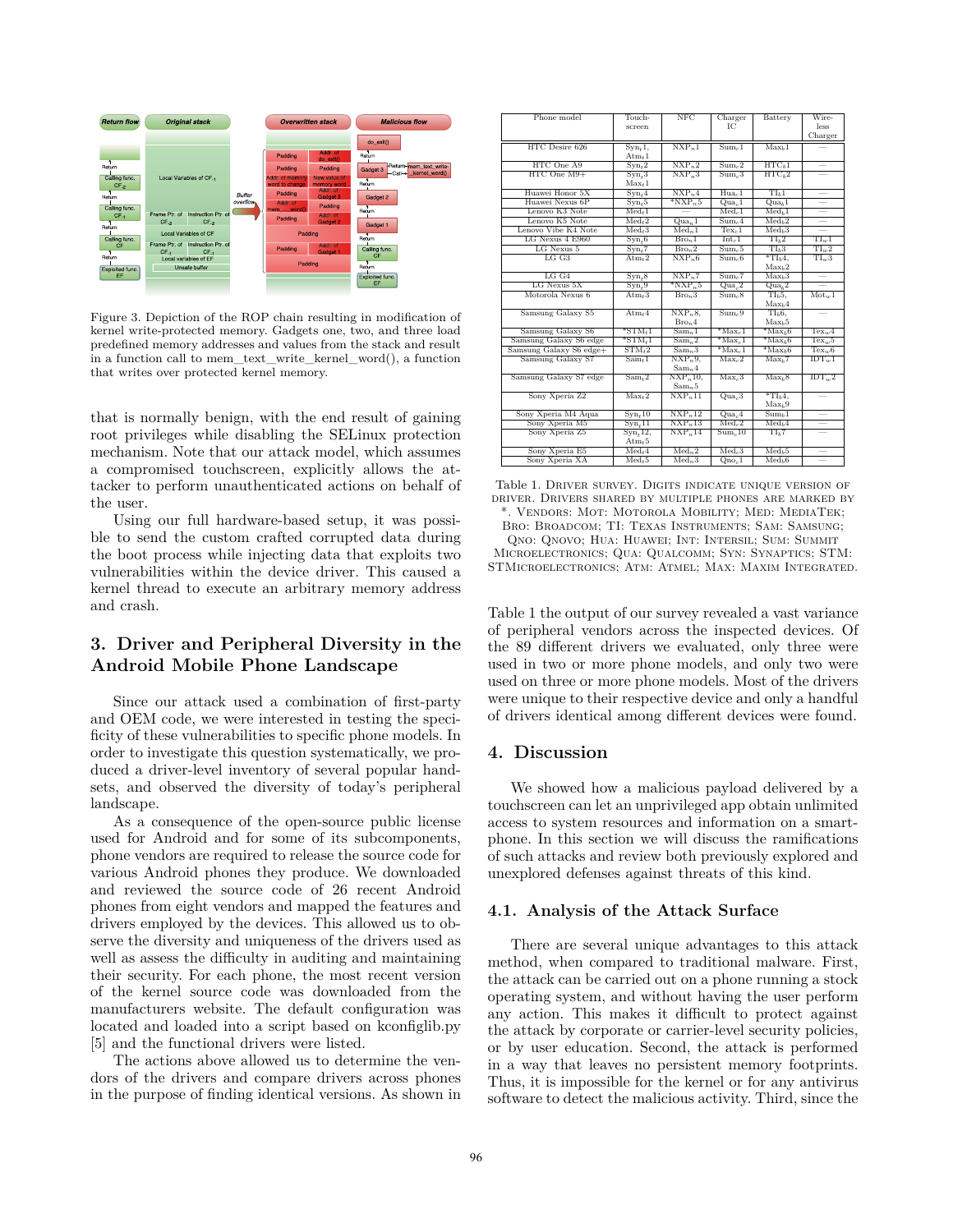attack is located outside the phone's standard storage, it can survive phone factory resets, remote wipes, and firmware updates.

Attacks based on malicious hardware can be divided into two different classes. *First-order attacks* interact with the phone in the ways a standard user would, but without the user's consent. In the case of a malicious touchscreen, the malicious peripheral may log the user's touch activity, or impersonate user touch events in order to call a premium phone number or install malware. *Second order attacks* go beyond exchanging properlyformed data, and attempt to cause a malfunction in the device driver and compromise the operating system kernel. While the results shown here present a successful second order attack, it is still interesting to investigate first order methods on their own, and especially interesting to investigate the combination of both first order and second order attack, in which simulated user interaction is used to enhance a kernel exploit.

The reality we discovered, where every phone model contains a unique driver/version combinations, paints a problematic picture. With thousands of smartphone varieties being used by customers all over the world, maintaining their security is a daunting task.

#### **4.2. Possible Countermeasures**

Devices today are being protected from malicious USB or Ethernet connections by means of encryption, blocking, authentication and active detection of suspicious traffic. Such methods can be modified and used on other protocols for communication with device peripherals. Due to the dynamic evolvement of smartphones and smartphone drivers, possible countermeasures should be as generic and adaptive as possible. Preventive countermeasures may include signature verification of the peripheral and related drivers, e.g. using certificates. Detective countermeasures can be in the form of an intrusion detection component that analyzes the communication between the replaceable units and drivers in a trusted manner and detects anomalies.

### **4.3. Related Work**

Smartphones have been a growing target for malicious attacks in the past decade. Some of these attacks are caused by adversaries who abuse the permissions they are explicitly or implicitly given by the user. Attackers can also use various software flaws to maliciously increase their permission level, and thus increase the amount of damage they are capable of causing. These attacks usually result in money theft, exfiltration of private data, aggressive advertising and fraud [6]. Tools and methods for counteracting existing and upcoming malware are being constantly developed and reviewed [7], [8], [6]. While there is a growing focus recently on on the hardware aspect of smartphone security, most security papers still consider the smartphone's hardware as inviolate and are only examining malware-based attacks.

One well-known hardware interface for attacks is the Universal Serial Bus (USB). USB is a widespread standard defining the physical interface and protocols for communication between electronic devices over multiple profiles. The versatility of USB requires careful implementation and broad restrictions against abuse and attacks. Several vulnerabilities have been found in the past that affect Android based phones and allow an attacker to use USB for gaining privileged access to a vulnerable device [9]. Android security patches are released on a monthly basis. A review of 326 Android CVEs (Common Vulnerabilities and Exposures) patched within the last 18 months shows that at least 22.7% (74 items) take place in driver context [10].

The concept of exploiting and defending internal hardware interfaces has been discussed before in the context of industrial applications on common interfaces such as  $I^2C$ , and solutions have been suggested [11]. Today's reality of replaceable components exposes and compromises those internal interfaces that were once protected by being a part of a non-serviceable system.

To the best of our knowledge, ours is the first attempt to attack portable devices by means of a lab replaceable malicious hardware component.

## **5. Conclusions and Future Work**

The diversity that exists in the mobile phone peripheral landscape, combined with the high potential for damage, both via first-order attacks and via secondorder attacks, is a serious concern which has not been addressed sufficiently by the security community. After proving the feasibility of kernel exploitation through hardware communication channels with replaceable peripherals we intend to complete the demonstration with a pure hardware attack vector. A device will be designed that when attached to a smartphone touchscreen controller is capable of committing an attack on the driver and exploiting a stock device kernel. Further analyses will be performed on additional phone models and their vulnerabilities assessed. It is our intention to also investigate possible countermeasures for such attacks and compile a set of conclusions and designs that will help protect both current and future devices. The rich set of countermeasures which already exists for securing untrusted interfaces such as network and USB should also be considered for addressing this problem domain.

## **References**

- [1] NXP, *I2C-bus specification and user manual*, Apr. http://www.nxp.com/documents/user\_manual/UM10204.pdf
- [2] Motorola Mobility, "Cracked screens and broken hearts the 2015 motorola global shattered screen survey." [Online]. Available: https://community.motorola.com/blog/crackedscreens-and-broken-hearts